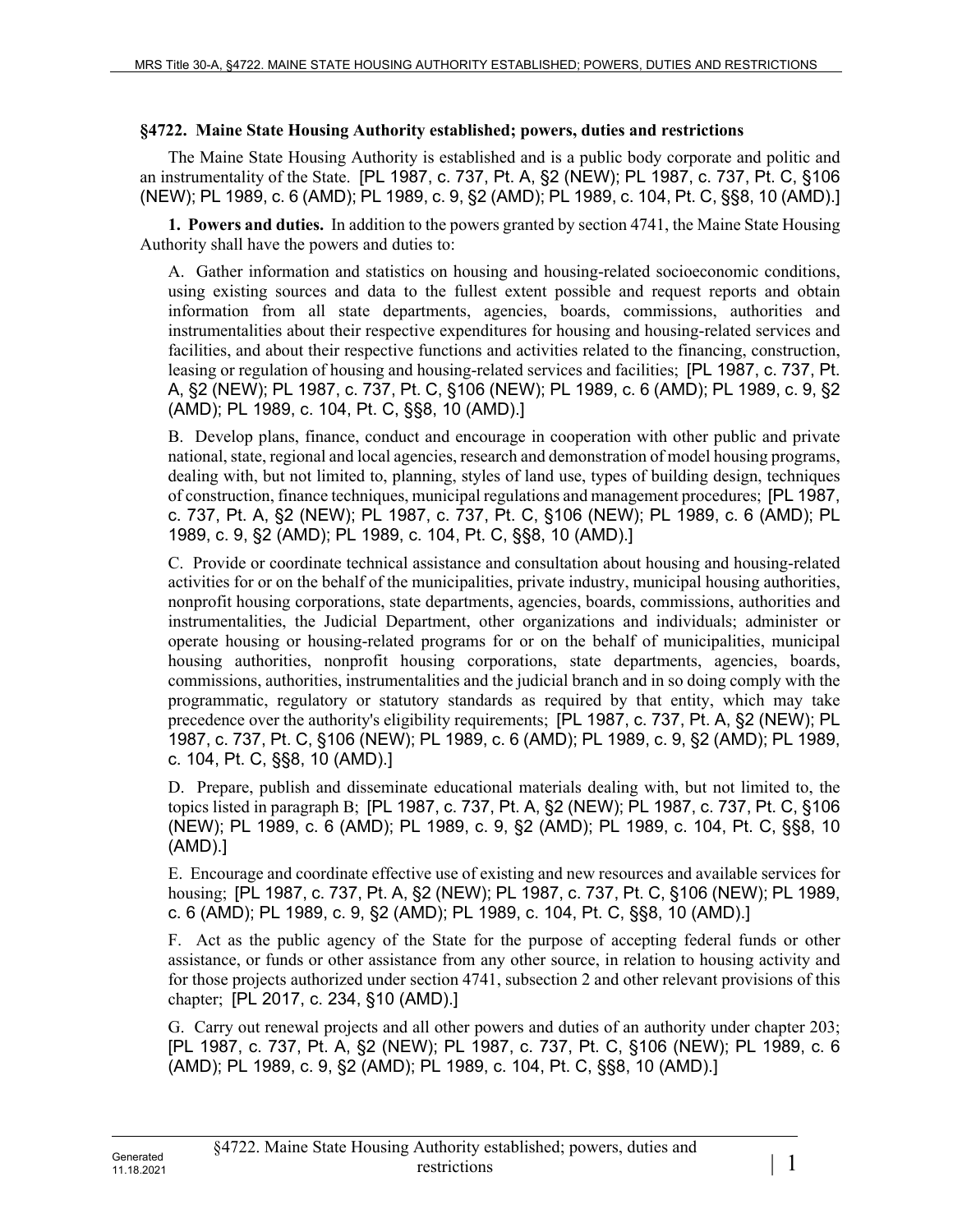H. Issue revenue bonds as provided in this chapter. The authority for the issuance of bonds in any subchapter of this chapter constitutes a complete, additional and alternative method for the issuance of bonds authorized by that subchapter. Any limitation or restriction as to the use of proceeds, total authorized amount of obligations or interest rate, or any other limitation or restriction, applies solely to bonds issued under the subchapter in which the limitation or restriction appears; [PL 1987, c. 737, Pt. A, §2 (NEW); PL 1987, c. 737, Pt. C, §106 (NEW); PL 1989, c. 6 (AMD); PL 1989, c. 9, §2 (AMD); PL 1989, c. 104, Pt. C, §§8, 10 (AMD).]

I. Purchase, sell, service, pledge, invest in, hold, trade, accept as collateral or otherwise deal in, acquire or transfer, on any terms and conditions that the Maine State Housing Authority specifies, any mortgage loan, any mortgage pass-through certificate, any pledge including any pledge or mortgage revenue, any mortgage participation certificate or any other mortgage-backed or mortgage-related security. In connection with the purchase or sale of a mortgage loan or of a beneficial interest or participation in a mortgage loan, the Maine State Housing Authority may enter into one or more agreements providing for the custody, control and administration of the mortgage loan. Any such agreement may provide that:

(1) The Maine State Housing Authority or a financial institution will act as trustor, trustee or custodian under the agreement; and

(2) With respect to mortgage loans governed by the agreement, title to a mortgage loan, or to a beneficial interest or participation in a mortgage loan, is deemed to have been transferred on terms and to the extent specified in that agreement and that the effect of a sale of a beneficial interest or participation in a mortgage loan is the same as a sale of a mortgage loan; [PL 1987, c. 737, Pt. A, §2 (NEW); PL 1987, c. 737, Pt. C, §106 (NEW); PL 1989, c. 6 (AMD); PL 1989, c. 9, §2 (AMD); PL 1989, c. 104, Pt. C, §§8, 10 (AMD).]

J. Adopt bylaws for the regulation of its affairs and the conduct of its business; [PL 1987, c. 737, Pt. A, §2 (NEW); PL 1987, c. 737, Pt. C, §106 (NEW); PL 1989, c. 6 (AMD); PL 1989, c. 9, §2 (AMD); PL 1989, c. 104, Pt. C, §§8, 10 (AMD).]

K. Perform other functions necessary or useful for carrying out any of its powers, duties or purposes; [PL 2017, c. 234, §11 (AMD).]

L. Contract with any financial institution to make mortgage loans on behalf of the Maine State Housing Authority and to make mortgage loans without contracting with a financial institution. The mortgage loans must be made under one or more mortgage loan programs governed by standards established in accordance with the Maine Administrative Procedure Act, Title 5, chapter 375.

The Maine State Housing Authority may also make construction loans, grants, noninterest-bearing loans, deferred payment loans, unsecured loans and other similar types of loans. Any mortgage loan made under this paragraph does not pledge the faith and credit of the State. Any bonds issued by the Maine State Housing Authority to finance mortgage loans authorized by this paragraph are subject to the limitations of sections 4905 and 4907; [PL 1993, c. 175, §5 (AMD).]

## M. [PL 2017, c. 234, §12 (RP).]

N. With respect to any bonds that the Maine State Housing Authority is authorized to issue in accordance with the limitations and restrictions of this chapter, covenant and consent that the interest on the bonds will be includable, under the United States Internal Revenue Code of 1986, or any subsequent corresponding internal revenue law of the United States, in the gross income of the holders of the bonds to the same extent and in the same manner that the interest on bills, bonds, notes or other obligations of the United States is includable in the gross income of the holders under the United States Internal Revenue Code or any subsequent law. The powers conferred by this

11.18.2021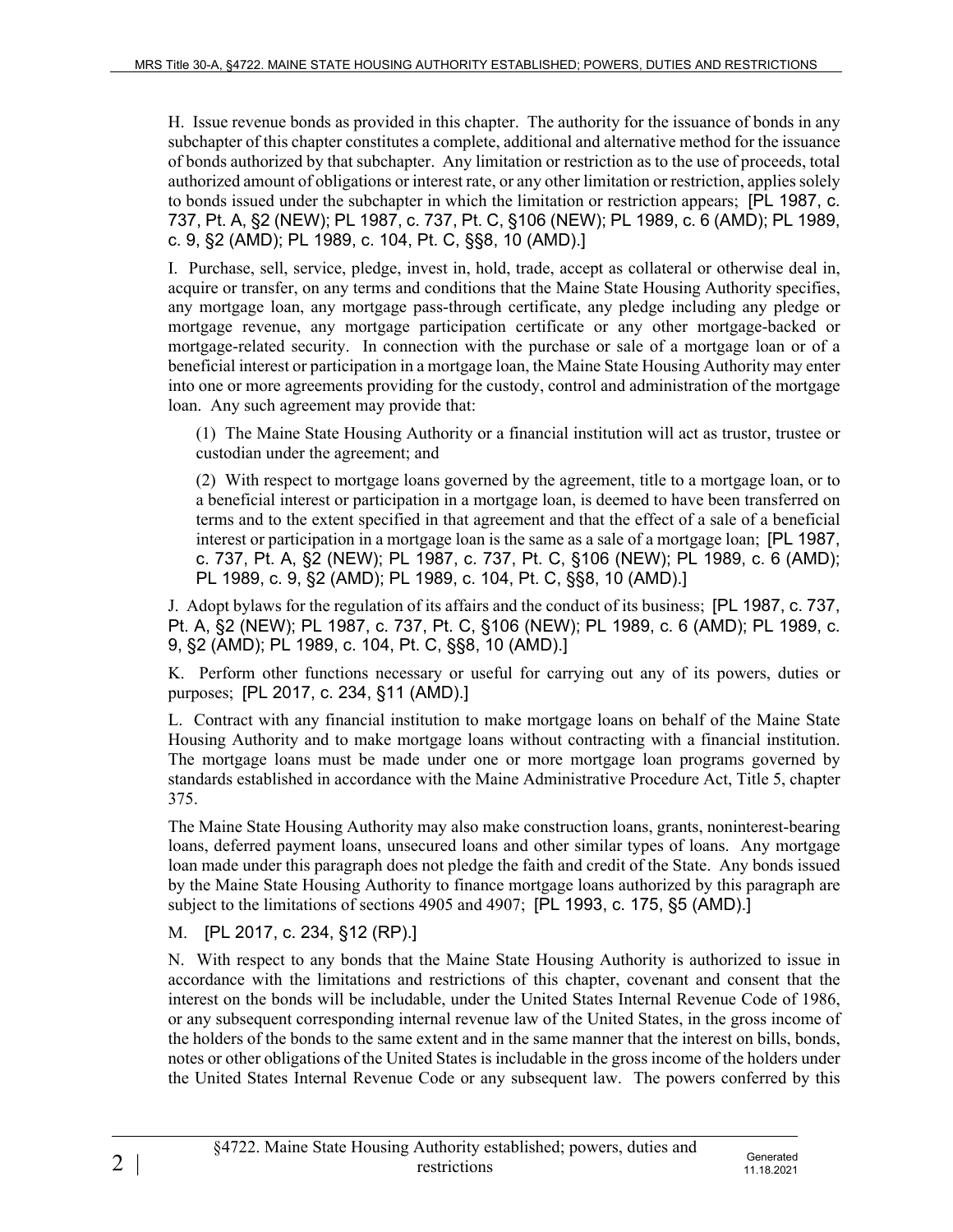paragraph are not subject to any limitations or restrictions of any law that may limit the Maine State Housing Authority's power to so covenant and consent.

(1) Notwithstanding any other provision of this chapter, proceeds of bonds issued under this subsection may be used for persons other than persons of low income.

(2) The income on any bonds issued by the Maine State Housing Authority must be included in gross income under the Maine Income Tax Law if the income on those bonds is includable in the gross income of the holders of the bonds under the United States Internal Revenue Code of 1986, or any subsequent corresponding revenue law of the United States; [PL 2017, c. 288, Pt. B, §4 (AMD).]

O. Issue or cause to be issued certificates or other instruments evidencing the holder's fractional undivided interest in a pool of mortgage loans. Whether or not the certificates or instruments are of such form or character as to be negotiable instruments under Title 11, article 8‑A, the certificates or instruments are deemed negotiable instruments within the meaning of and for all the purposes of Title 11, article 8‑A, subject only to any registration requirements that the Maine State Housing Authority may establish; [PL 2017, c. 234, §13 (AMD).]

P. In accordance with the limitations and restrictions of this chapter, cause any of its powers or duties to be carried out by one or more nonprofit corporations organized and operated under Title 13‑B; [PL 1987, c. 737, Pt. A, §2 (NEW); PL 1987, c. 737, Pt. C, §106 (NEW); PL 1989, c. 6 (AMD); PL 1989, c. 9, §2 (AMD); PL 1989, c. 104, Pt. C, §§8, 10 (AMD).]

Q. Modify or waive the requirements of section 4902, subsections 1 and 2, and section 4903; [PL 1987, c. 737, Pt. A, §2 (NEW); PL 1987, c. 737, Pt. C, §106 (NEW); PL 1989, c. 6 (AMD); PL 1989, c. 9, §2 (AMD); PL 1989, c. 104, Pt. C, §§8, 10 (AMD).]

R. Guarantee or ensure the timely payment in whole or part of principal on, premium on or interest of any bond or of any instrument or security identified in paragraph I or O; [PL 1987, c. 737, Pt. A, §2 (NEW); PL 1987, c. 737, Pt. C, §106 (NEW); PL 1989, c. 6 (AMD); PL 1989, c. 9, §2 (AMD); PL 1989, c. 104, Pt. C, §§8, 10 (AMD).]

S. Purchase, sell, service, pledge, invest in, hold, trade, accept as collateral, administer or otherwise deal in, acquire or transfer, contract for benefits to recipients on behalf of the Federal Government or otherwise and do those things necessary to issue or cause to be issued federal mortgage credit certificates as authorized and created by the Federal Tax Reform Act of 1984, Public Law 98-369, Section 612(a); [PL 1989, c. 6 (AMD); PL 1989, c. 9, §2 (AMD); PL 1989, c. 104, Pt. C, §§8, 10 (AMD); PL 1989, c. 581, §7 (AMD).]

T. Approve or disapprove, in accordance with rules adopted under the Maine Administrative Procedure Act, Title 5, chapter 375, a project that is multi-family or single-family residential property, when authorized or required by Title 10, chapter 110, subchapter IV; [PL 1991, c. 528, Pt. E, §35 (AMD); PL 1991, c. 528, Pt. RRR (AFF); PL 1991, c. 591, Pt. E, §35 (AMD).]

U. Consult with the Statewide Homeless Council, established pursuant to Title 30‑A, section 5046, with respect to the implementation of housing programs to make the best use of resources and make the greatest impact on the affordable housing crisis; [PL 2005, c. 380, Pt. B, §3 (AMD).]

V. Administer energy conservation programs; [PL 1991, c. 9, Pt. I, §7 (NEW); PL 1991, c. 9, Pt. I, §8 (AFF).]

W. Pursuant to the purpose of the Act to provide housing assistance to persons of low income and in accordance with rules adopted under the Maine Administrative Procedure Act, operate programs to provide energy conservation and fuel assistance on behalf of persons of low income in connection with single-family or multi-unit residential housing and accept, obtain, distribute and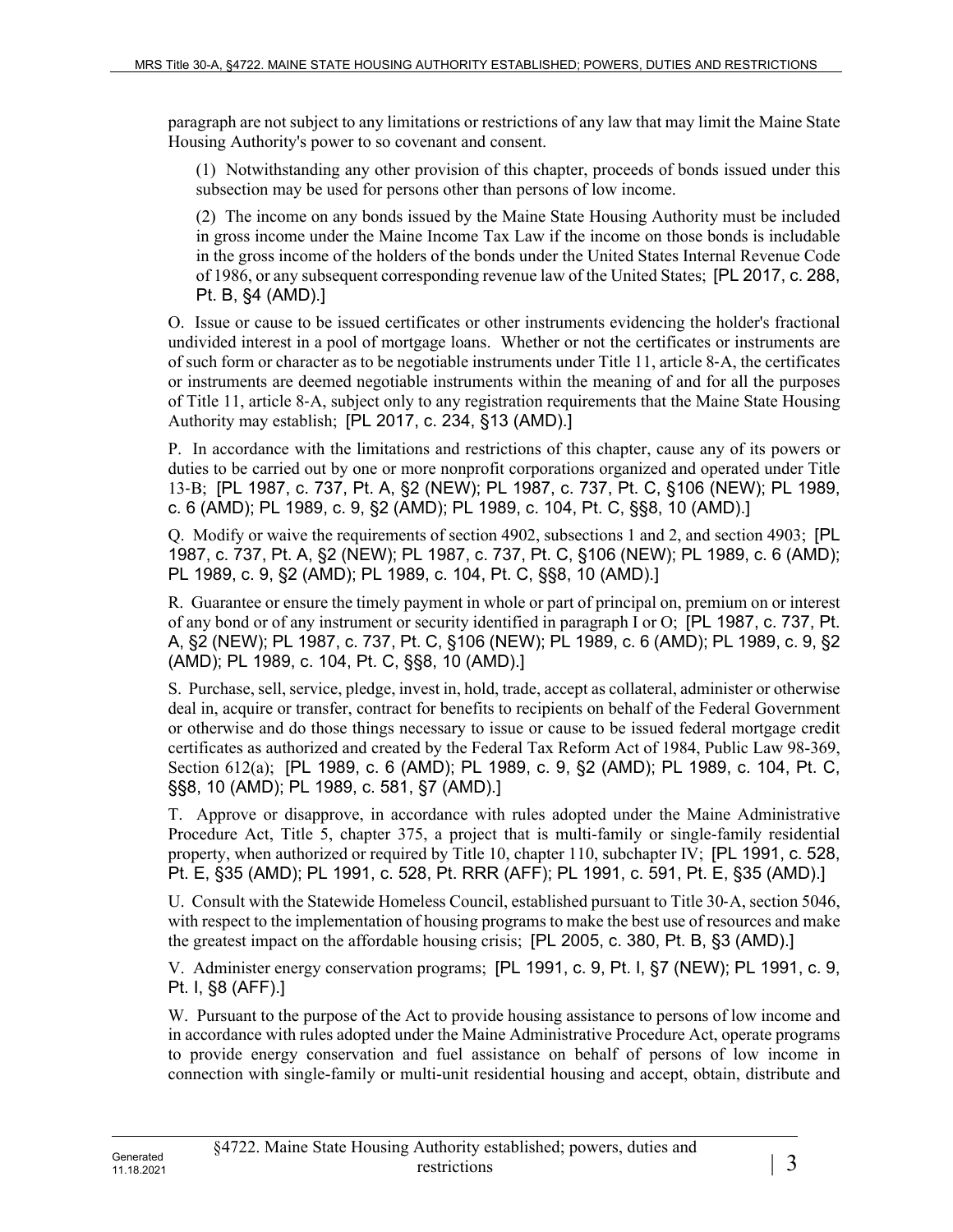administer federal and state funds, including block grants, for energy conservation and fuel assistance for the purpose of operating those programs; [PL 2017, c. 234, §14 (AMD).]

X. Advise the Governor and other officials of State Government on matters relating to energy conservation; [PL 2005, c. 261, §1 (AMD).]

Y. [PL 2017, c. 234, §15 (RP).]

Z. Condition approval of funding of a housing project upon an applicant's compliance with municipal health, safety and sanitation standards. The Maine State Housing Authority may condition approval of funding for a housing project upon a municipality's representation that the applicant, an affiliate of the applicant or any owner controlled by the applicant has no record of a material municipal code violation of health, safety or sanitation standards; [PL 2007, c. 326, §1 (AMD).]

AA. Certify transfers of multifamily affordable housing property that qualify for the deduction under, Title 36, section 5122, subsection 2, paragraph Z or Title 36, section 5200‑A, subsection 2, paragraph Q. The affordability restrictions that apply under this paragraph must be contained in a declaration signed by the transferee and recorded in the appropriate registry of deeds at the time of the sale or transfer.

(1) For the purposes of this paragraph, "multifamily affordable housing property" means a decent, safe and sanitary dwelling, apartment building or other living accommodation that includes at least 6 units, that meets at least one of the following affordability restrictions and for which those affordability restrictions, as applicable, expire in 10 years or less from the date of the sale or transfer of the property:

(a) At least 20% of the units have restricted rents affordable to households earning no more than 80% of the area median income as determined by the United States Department of Housing and Urban Development;

(b) The property is assisted by the United States Department of Housing and Urban Development, the United States Department of Agriculture or the Maine State Housing Authority; or

(c) The property qualifies for low-income housing credits under the United States Internal Revenue Code of 1986, Section 42.

(2) For the purposes of this paragraph, property does not qualify as multifamily affordable housing property unless:

(a) The transferee agrees to maintain the property as multifamily affordable housing property for an additional 30 years from the scheduled expiration;

(b) If the existing federal, state or other assistance is not available to maintain the property as multifamily affordable housing property, the transferee agrees to ensure that 1/2 of the units are affordable to persons at 60% of the area median income as determined by the United States Department of Housing and Urban Development for 30 years from the expiration of the then-existing affordability restrictions; or

(c) The transferee agrees to an alternative affordability agreement approved by the Maine State Housing Authority; [PL 2007, c. 645, §1 (AMD).]

11.18.2021

BB. Make a loan, or contract with a financial institution to make a loan on behalf of the Maine State Housing Authority, to pay off an existing loan or to pay amounts past due on an existing loan on an owner-occupied single-family residence to assist a homeowner who is in default of the existing loan or in danger of losing the residence through foreclosure. Prior to receiving a loan under this paragraph, a homeowner must receive counseling with a 3rd-party, nonprofit organization approved by the United States Department of Housing and Urban Development, a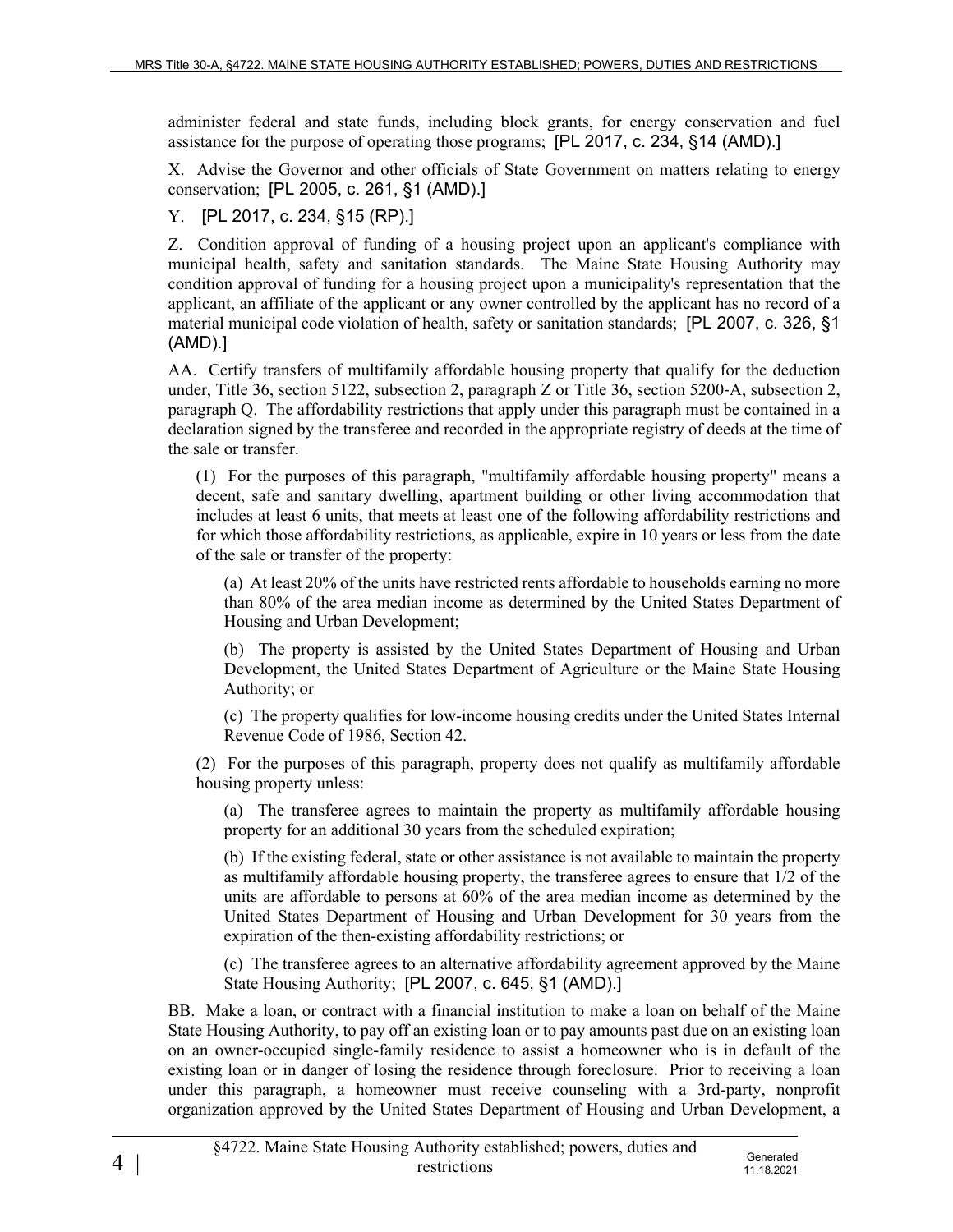housing financing agency of this State or the regulatory agency that has jurisdiction over the creditor; [PL 2009, c. 361, §2 (AMD); PL 2009, c. 361, §37 (AFF).]

CC. Encourage and provide incentives to individuals and entities that conserve energy; support and participate, with resources derived from sources except the conservation program fund under Title 35‑A, section 10110, subsection 7, in markets that reward energy conservation and use the proceeds from this participation to support affordable housing programs under its jurisdiction; and create and administer programs that encourage individuals and entities to conserve energy; [PL 2017, c. 234, §16 (AMD).]

DD. Certify affordable housing projects for the purpose of the income tax credit increase under Title 36, section 5219‑BB, subsection 3; administer and enforce the affordability requirements set forth in this paragraph; and perform other functions described in this paragraph and necessary to the powers and duties described in this paragraph.

(1) For purposes of this paragraph, unless the context otherwise indicates, the following terms have the following meanings.

(a) "Affordable housing" means a decent, safe and sanitary dwelling, apartment or other living accommodation for a household whose income does not exceed 60% of the median income for the area as defined by the United States Department of Housing and Urban Development under the United States Housing Act of 1937, Public Law 75-412, 50 Stat. 888, Section 8, as amended.

(b) "Affordable housing project" means a project in which:

(i) At least 50% of the aggregate square feet of the completed project is housing of which at least 50% of the aggregate square feet of the completed housing creates new affordable housing; or

(ii) At least 33% of the aggregate square feet of the completed project creates new affordable housing.

(2) An affordable housing project for which the owner of the property received the income tax credit increase under Title 36, section 5219‑BB, subsection 3 must remain an affordable housing project for 30 years from the date the affordable housing project is placed in service. If the property does not remain an affordable housing project for 30 years from the date the affordable housing project is placed in service, the owner of the property shall pay to the Maine State Housing Authority for application to the Housing Opportunities for Maine Fund established under section 4853 an amount equal to the income tax credit increase allowed under Title 36, section 5219‑BB, subsection 3, plus interest on that amount at the rate of 7% per annum from the date the property is placed in service until the date of payment of all amounts due. The affordability requirements and the repayment obligation in this subparagraph must be set forth in a restrictive covenant executed by the owner of the property and the affordable housing project for the benefit of and enforceable by the Maine State Housing Authority and recorded in the appropriate registry of deeds before the owner of the property claims the income tax credit increase under Title 36, section 5219‑BB, subsection 3.

(3) If the repayment obligation in subparagraph (2) is not fully satisfied after written notice is sent by certified mail or registered mail to the owner of the property at the owner's last known address, the Maine State Housing Authority may file a notice of lien in the registry of deeds of the county in which the real property subject to the lien is located. The notice of lien must specify the amount and interest due, the name and last known address of the owner, a description of the property subject to the lien and the Maine State Housing Authority's address and the name and address of its attorney, if any. The Maine State Housing Authority shall send a copy of the notice of lien filed in the registry by certified mail or registered mail to the owner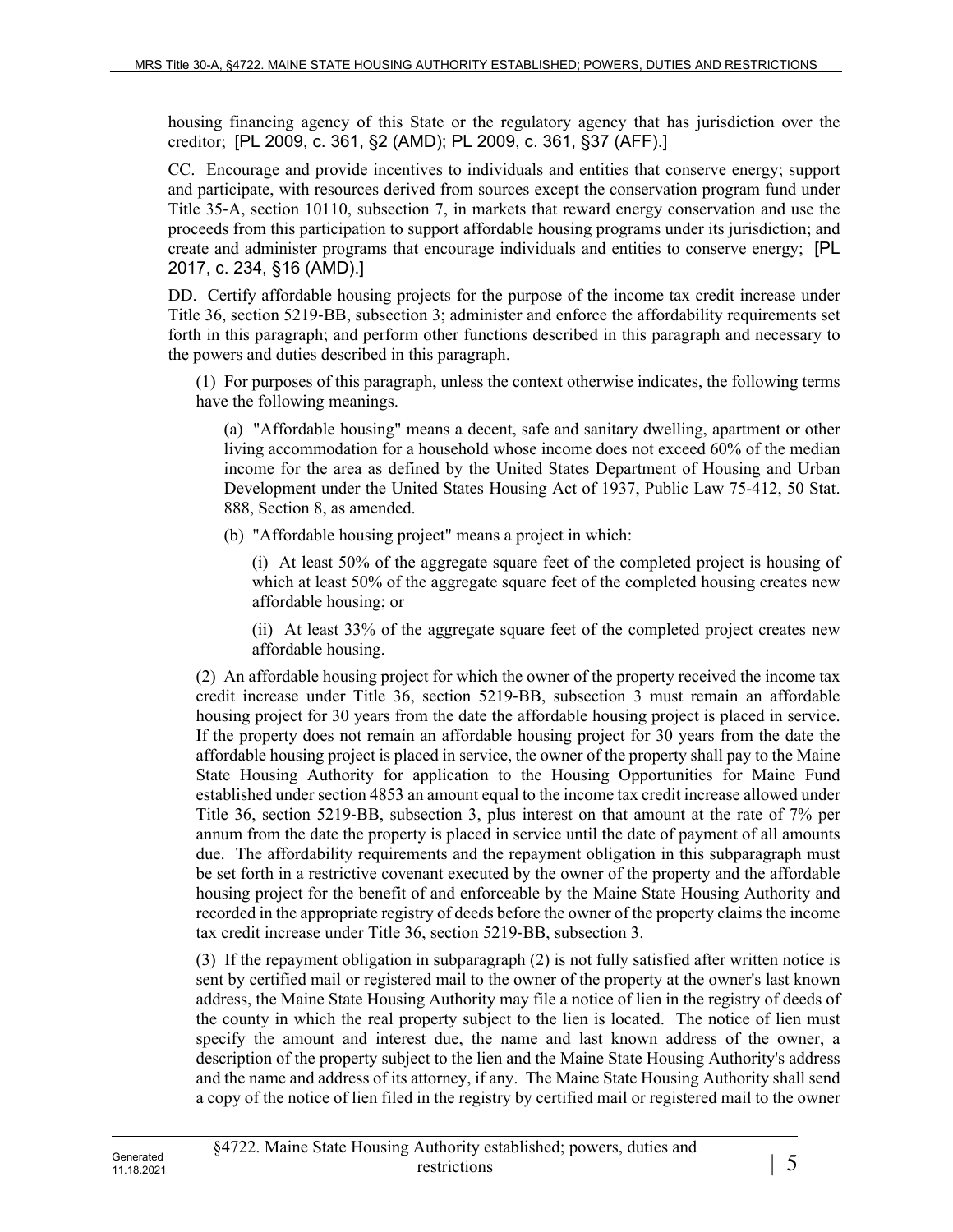of the property at the owner's last known address and to any person who has a security interest, mortgage, lien, encumbrance or other interest in the property that is properly recorded in the registry of deeds in which the property is located. The lien arises and becomes perfected at the time the notice is filed in the appropriate registry of deeds in accordance with this subparagraph. The lien constitutes a lien on all property with respect to which the owner receives the income tax credit increase under Title 36, section 5219‑BB, subsection 3 and the proceeds of any disposition of the property that occurs after notice to the owner of the repayment obligation. The lien is prior to any mortgage and security interest, lien, restrictive covenant or other encumbrance recorded, filed or otherwise perfected after the notice of lien is filed in the appropriate registry of deeds. The lien may be enforced by a turnover or sale order in accordance with Title 14, section 3131 or any other manner in which a judgment lien may be enforced under the law. The lien must be in the amount of the income tax credit increase allowed under Title 36, section 5219‑BB, subsection 3, plus interest on that amount at the rate of 7% per annum from the date the property is placed in service until the date of payment of all amounts due. Upon receipt of payment of all amounts due under the lien, the Maine State Housing Authority shall execute a discharge lien for filing in the registry or offices in which the notice of lien was filed.

(4) Annually by every August 1st until and including August 1, 2025, the Maine State Housing Authority shall review the report issued pursuant to Title 27, section 511, subsection 5, paragraph A to determine the percentage of the total aggregate square feet of completed projects that constitutes new affordable housing, rehabilitated and developed using:

- (a) Either of the income tax credits under Title 36, section 5219‑BB, subsection 2; and
- (b) The income tax credit increase under Title 36, section 5219‑BB, subsection 3.

If the total aggregate square feet of new affordable housing does not equal or exceed 30% of the total aggregate square feet of rehabilitated and developed completed projects eligible for a credit under Title 36, section 5219‑BB, the Maine State Housing Authority and Maine Historic Preservation Commission shall notify the State Tax Assessor of this fact; [PL 2019, c. 659, Pt. J, §1 (AMD).]

EE. Refinance a single-family mortgage loan held by the Maine State Housing Authority for a homeowner whose income at the time of refinancing is no greater than the income limits for qualified first-time homebuyers established under 26 United States Code, Section 143, or an existing loan on any owner-occupied single-family residence for purposes of lowering mortgage payments or making home improvements for persons of low income; [PL 2019, c. 555, §1 (AMD).]

FF. Provide grants to eligible homeowners who are served by private well water that shows evidence of high levels of arsenic contamination. For purposes of this paragraph, "homeowner" includes an individual who occupies a single-family dwelling that is located on land that is owned by a member of that individual's immediate family and "immediate family" means a spouse, parent, child, sibling, stepchild, stepparent and grandparent; [PL 2021, c. 322, §1 (AMD).]

GG. In accordance with the credit for affordable housing established in Title 36, section 5219‑WW and in accordance with rules adopted under the Maine Administrative Procedure Act:

- (1) Allocate the credit;
- (2) Administer and enforce the requirements of the credit; and

(3) Perform other functions and duties necessary for the proper administration of the credit, including providing any necessary certifications and notices to taxpayers and to the Department of Administrative and Financial Services, Bureau of Revenue Services containing information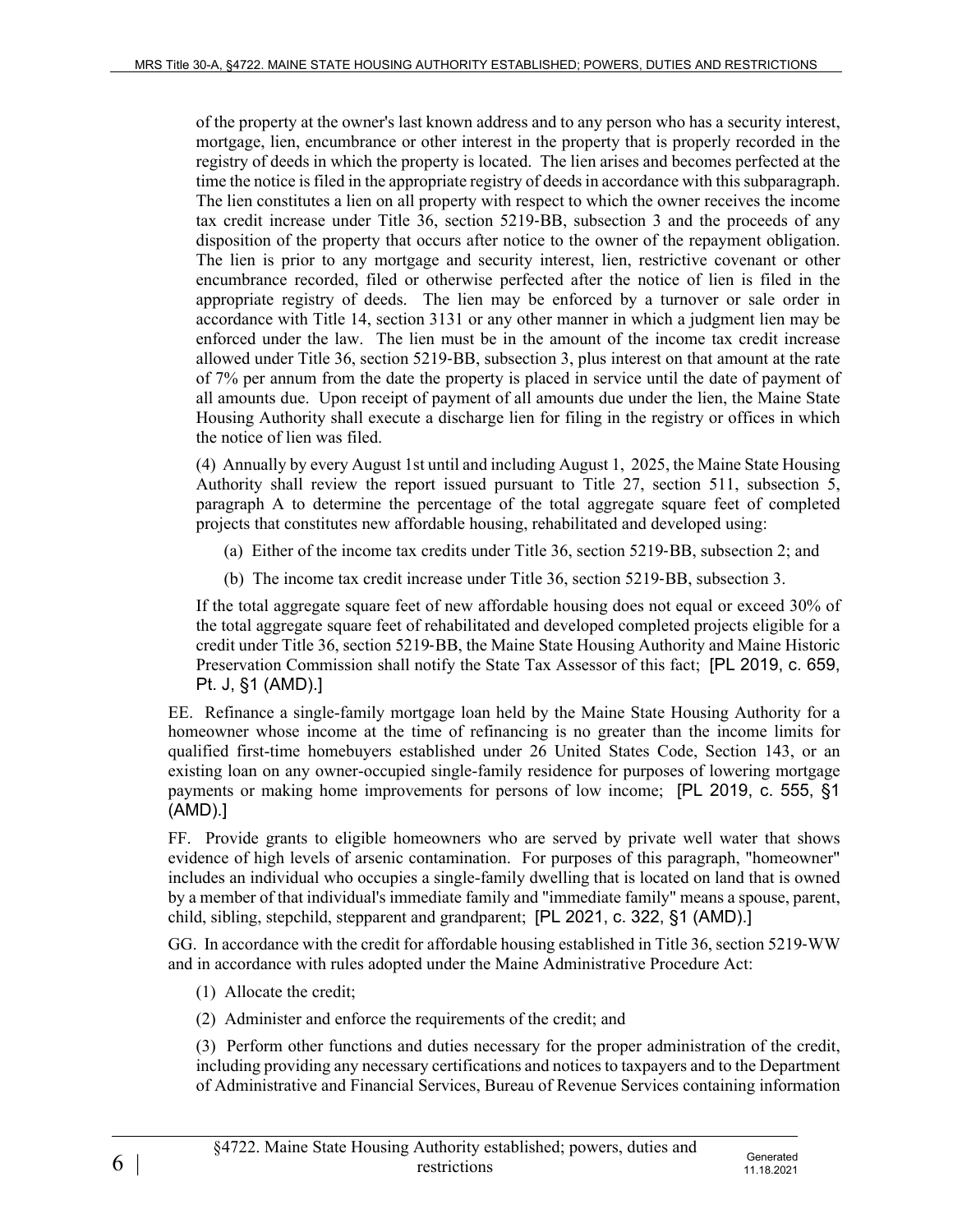required by the State Tax Assessor necessary for determining eligibility and the amount of the credit for each taxable year; and

Rules adopted under this paragraph are routine technical rules. [PL 2021, c. 322, §2 (AMD).]

HH. Provide the joint standing committee of the Legislature having jurisdiction over housing matters copies of any reports required to be submitted to the United States Department of the Treasury or the Governor regarding the administration of the emergency rental assistance programs established by Section 501 of Division N of the federal Consolidated Appropriations Act, 2021 and Section 3201(a) of the federal American Rescue Plan Act of 2021. Copies of any reports required to be submitted to the United States Department of the Treasury or the Governor must be submitted to the joint standing committee of the Legislature having jurisdiction over housing matters no later than 7 days after the reports are submitted to the United States Department of the Treasury or the Governor. If no such reports are required to be submitted to the United States Department of the Treasury or the Governor, the Maine State Housing Authority shall submit, beginning January 15, 2022 and annually thereafter, to the joint standing committee of the Legislature having jurisdiction over housing matters a report on any rental assistance distributed by the Maine State Housing Authority. [PL 2021, c. 322, §3 (NEW).]

[PL 2021, c. 322, §§1-3 (AMD).]

**2. Restrictions.** Notwithstanding any other provision of this chapter, the Maine State Housing Authority may not provide funds for, finance, purchase the mortgage on or otherwise assist in the construction or management of:

A. Any housing owned, sponsored or assisted by an institution of higher education in the State; [PL 1987, c. 737, Pt. A, §2 (NEW); PL 1987, c. 737, Pt. C, §106 (NEW); PL 1989, c. 6 (AMD); PL 1989, c. 9, §2 (AMD); PL 1989, c. 104, Pt. C, §§8, 10 (AMD).]

B. Any housing, the mortgage on which is insured by any federal or state program of mortgage insurance, the primary purpose of which is to assist student housing; or [PL 1987, c. 737, Pt. A, §2 (NEW); PL 1987, c. 737, Pt. C, §106 (NEW); PL 1989, c. 6 (AMD); PL 1989, c. 9, §2 (AMD); PL 1989, c. 104, Pt. C, §§8, 10 (AMD).]

C. Any nursing home or related institution licensed or subject to license by the Department of Health and Human Services under Title 22, section 1817, except intermediate care facilities for persons with intellectual disabilities and persons with related conditions or the construction, substantial rehabilitation or improvement of homeless shelter facilities that may be related to an institution licensed or subject to license by the Department of Health and Human Services under Title 22, section 1817. [PL 2011, c. 542, Pt. A, §55 (AMD).]

[PL 2011, c. 542, Pt. A, §55 (AMD).]

## SECTION HISTORY

PL 1987, c. 737, §§A2,C106 (NEW). PL 1989, c. 6 (AMD). PL 1989, c. 9, §2 (AMD). PL 1989, c. 48, §§2,31 (AMD). PL 1989, c. 104, §§C8,10 (AMD). PL 1989, c. 581, §§7,8 (AMD). PL 1991, c. 9, §I7 (AMD). PL 1991, c. 9, §I8 (AFF). PL 1991, c. 511, §B1 (AMD). PL 1991, c. 528, §§E35,36 (AMD). PL 1991, c. 528, §RRR (AFF). PL 1991, c. 591, §§E35,36 (AMD). PL 1991, c. 610, §2 (AMD). PL 1991, c. 622, §J20 (AMD). PL 1991, c. 622, §J25 (AFF). PL 1991, c. 780, §TT1 (AMD). PL 1993, c. 175, §5 (AMD). PL 1993, c. 359, §B2 (AMD). PL 2003, c. 689, §B6 (REV). PL 2003, c. 704, §§4-6 (AMD). PL 2005, c. 261, §§1-3 (AMD). PL 2005, c. 380, §B3 (AMD). PL 2005, c. 644, §§1-3 (AMD). PL 2007, c. 240, Pt. RRRR, §4 (AMD). PL 2007, c. 326, §§1-3 (AMD). PL 2007, c. 466, Pt. A, §50 (AMD). PL 2007, c. 562, §5 (AMD). PL 2007, c. 645, §§1-3 (AMD). RR 2009, c. 2, §85 (COR). PL 2009, c. 361, §§2-4 (AMD). PL 2009, c. 361, §37 (AFF). PL 2011, c. 453, §2 (AMD). PL 2011, c. 542, Pt. A, §55 (AMD). PL 2011, c. 679, §29 (AMD). RR 2017, c. 1, §24 (COR). PL 2017, c. 234, §§10-18 (AMD). PL 2017, c.